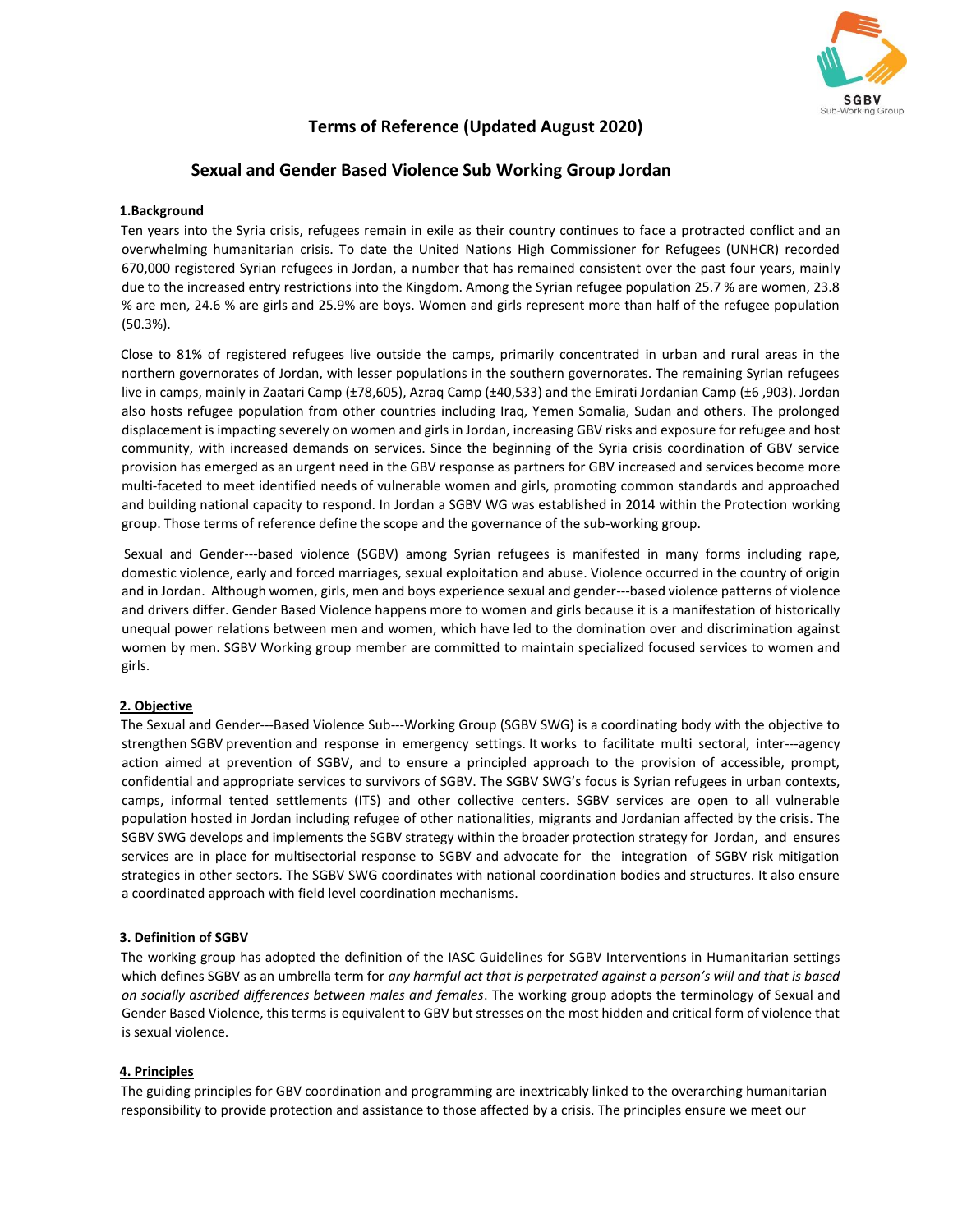

obligations as humanitarians to "Do No Harm". The SGBV SWG will undertake its activities within a framework which promotes action based on gender analysis, participation, transparency, partnership, and survivor-centered principles. In line with the Protection working group, members of the SGBV SWG are guided by the Protection Principles contained in the Humanitarian Charter and Minimum Standards in Humanitarian Response.

The GBV guiding principles are: safety, respect, confidentiality and non-discrimination. Application of these principles at all times is **mandatory**. They serve as the foundation for all humanitarian actors when coordinating and implementing GBV-related programming.

### **Guiding principles for GBV coordination and programming**

- **Confidentiality:** No identifying information will be revealed in data resources, nor during discussions in coordination and other meetings, when reference is made to specific GBV cases. In GBV SWG meetings, we do not discuss single cases. Measures will be promoted and disseminated to ensure partners abide to the principle of confidentiality. Survivors have the right to decide with whom they share information and informed consent must be obtained for service provision;
- **Safety:** all actors will prioritize the safety of the survivor, beneficiary, family, witnesses and service providers at all times. At coordination level, we will ensure coordination prioritizes the safety and security of GBV service providers, survivors and beneficiaries;
- **Respect:** actions and responses of all actors will be guided by respect for the choices, wishes, rights and the dignity of the survivor and beneficiary;
- **Non-discrimination:** non-discrimination on the basis of nationality, race, religion, political views, sexual orientation, social or other status. The GBV SWG will promote tailored programming for the most vulnerable groups to ensure we promote survivor-centred services that are accessible for all across status, background, age and disability.

*Survivor---centered approach:* A survivor---centered approach means that all those who are engaged in GBV programming prioritize the rights, needs, and wishes of the survivor. Essentially, a survivor---centered approach applies the human rights---based approach to designing and developing programming that ensures that survivors' rights and needs are first and foremost.

The survivor---centered approach aims to create a supportive environment in which the survivor's rights are respected and in which she/he is treated with dignity and respect. The approach helps to promote the survivor's recovery and ability to identify and express needs and wishes, as well as to reinforce her/his capacity to make decisions about possible interventions. Providers must have the resources and tools they need to ensure that such an approach is implemented.

# **5. Membership and responsibilities**

The membership of the SGBV SWG is open to all national and international humanitarian organizations, agencies and donors and government directly working on or funding aspects of SGBV prevention and response in relation to the Syrian Refugee Emergency Response. Researchers or other external members can be invited on exceptional basis and with approval of coordinators if their participation is relevant to present information for the sub-working group.

Currently UNHCR and UNFPA co---chair the SGBV SWG at the national level. The organization co---chairing with UNHCR can be nominated on an annual basis among the SGBV SWG members as appropriate. Co-leadership arrangements will be reviewed on an annual basis and strive to ensure national ownership, as well as leading technical and resource capacity.

Responsibilities of the SWG Members include:

- Abide to international standards and guiding principles for ethical SGBV programming;
- Appointing a focal point with GBV technical expertise and an alternate for attendance to meeting and managing communication from and to the group (e.g. data request, key advocacy messages). Existing members have the responsibilities to communicate to the SGBV coordinators any change that may occur in relation to focal point and/or alternate.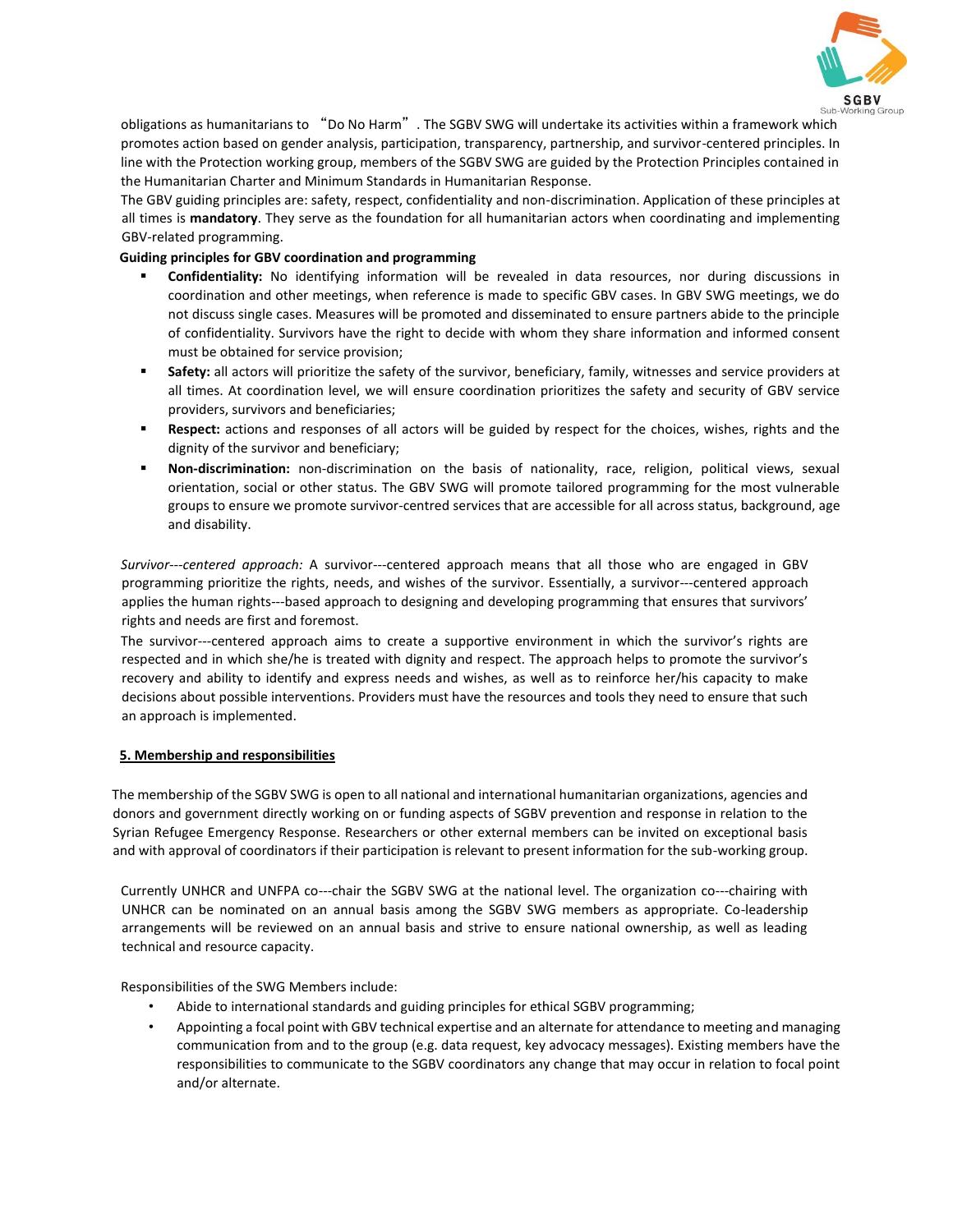

- Planning with all other actors to avoid duplication and address gaps including geographical and programmatic gaps;
- Contribute to the development and implementation of the SGBV strategy and Work Plan;
- Regularly attend meetings and share information about activities and the field challenges encountered;
- Actively participate in the tasks of the working group, including leading and or participating in specific activities of the coordination group and developing common tools and approaches. Participate in dedicated ad hoc taskforces;
- Focal points are expected to disseminate internally to their own organization coordination tools and guidance shared by the SWG including key tools as referral pathways;
- Report on Activity info and on the Financial Tracking system;
- New members should submit their membership request to the SGBV SWG coordinators including their organization profile, motivation to join and complete the mapping tool requested. After one year of absence from meetings the agency will be revoked membership.

### **6. Structure of the Sub---Working Group**

The SGBV SWG is part of the Protection WG, but it has technical autonomy in the area of responsibility. The Sub---Working Group will meet last Tuesday of every month. Where necessary to address an urgent matter, extraordinary meetings and ad---hoc task forces may be called by the chairs at the request of members of the Sub- --Working Group.

- Field SGBV WG are established in Zaatari, Azraq, Mafraq and Irbid. Field coordination bodies are co-chaired by partners and they report to the national SGBV WG and field Protection WG. Sub national working groups operate within national strategy and they have terms of references. GBV is discussed in referral coordination meetings in urban location (South, Amman) but dedicated working groups might be created as needed
- Strategic Advisory Group is a body of the SGBV WG that provides policy and strategic direction to the work of the SGBV WG, dedicated terms of reference regulate this body that reports to the SWG
- The GBVIMS Task Force is a permanent Task Force created in 2012 to identify SGBV trends and gaps for programming and planning purposes. The GBV IMS taskforce is an independent body.
- The SGBV SWG is supported by Gender Focal Points. Members of the SWG are responsible for appointing their staff with right profile to serve as gender focal point on a rotational basis. GFPs responsibilities are detailed in specific terms of reference and include: Gender Mainstreaming; Technical support Capacity development; Knowledge management; Development and update of gender analysis.

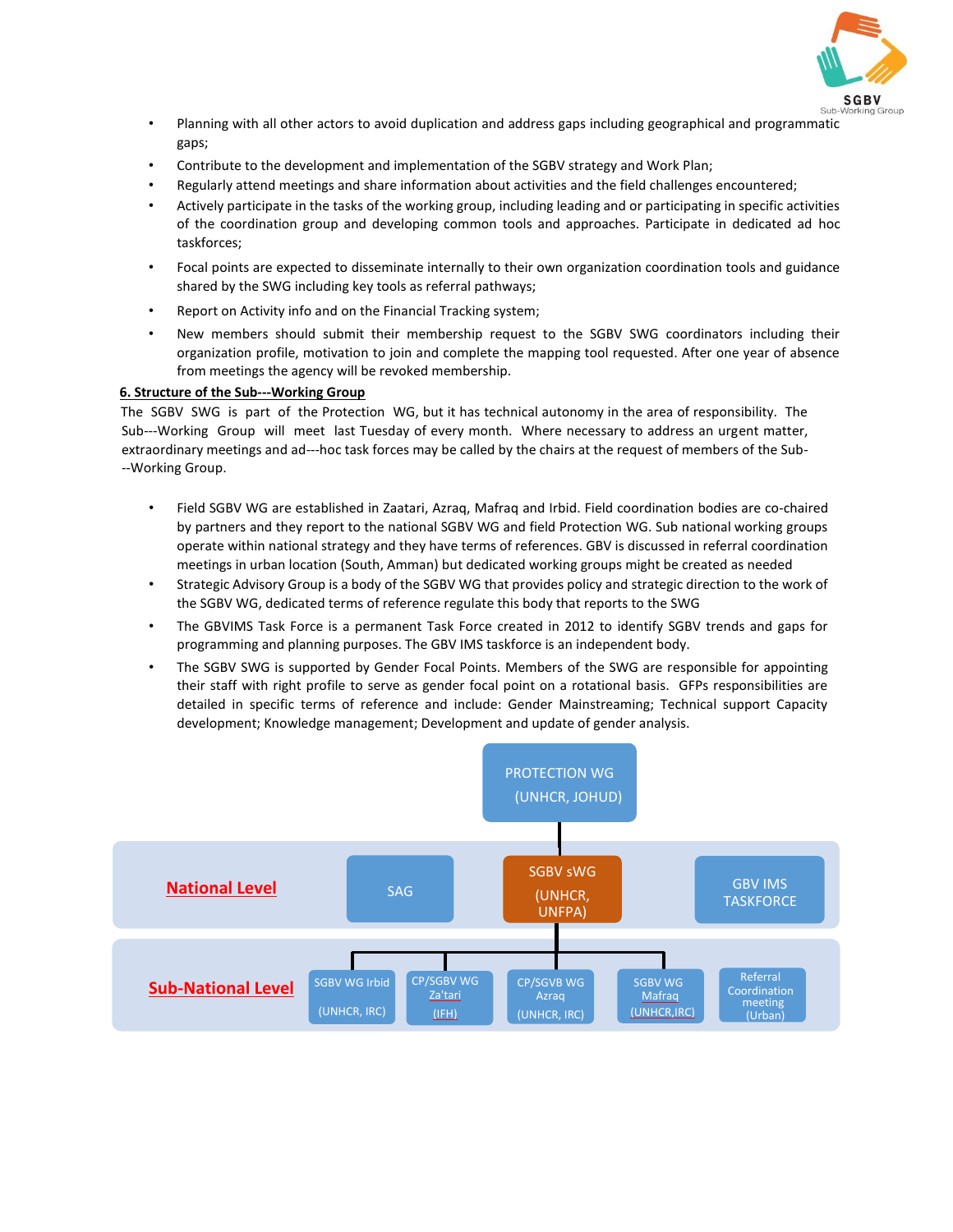

# *7. Coordination with national governmental stakeholders.*

The SGBV SWG works closely with the National Council for Family Affairs (NCFA), and relevant Ministries and stakeholders in the multisectorial response go GBV, acting as a link between the emergency and the national working group. Coordination meetings with NCFA and/or other relevant national institutions will be called on a need basis. NCFA focal point participates regularly to the SGBV WG. The SGBV sWG actively coordinate with National Child Marriage Taskforce.

# *8.* **Core Function and Key Tasks of the SGBV SWG<sup>1</sup>**

# **a. Support service delivery**

- Providing platform for service delivery driven by Humanitarian Response Plan and strategic priorities
- Developing mechanisms to eliminate duplication of service delivery
- Service Mapping and 3/4/5Ws reporting matrix (who, what, where, when and to whom)
- Standard Operating Procedures and/or referral pathways
- Communication materials to facilitate access

# *b.* **Inform the Humanitarian Coordinator and Humanitarian Country Team's decision making**

- Preparing needs assessments and analysis of gaps to inform priorities
- Identifying solutions for gaps, obstacles, duplication and cross cutting issues
- Formulating priorities based on analysis for example GBV secondary data review or others
- Ensuring GBV is in inter-sector assessments
- Conducting, promoting or coordinating GBV assessments (including safety audits), Needs/gaps and priority analysis

# **c. Plan and implement strategies**

- Develop sector plans, objectives, indicators to support strategic response objectives
- Applying and adhering to common standards and guidelines
- Clarifying funding needs, priorities and cluster contributions to humanitarian funding proposals
- GBV in Humanitarian Country Team Protection Strategy (HPF)
- GBV in Humanitarian Needs Overview and Humanitarian Response Plan (JRP)
- GBV sub-cluster strategies and work plans
- Standards and guidelines activities

# *d.* **Monitor and evaluate performance**

- Monitoring and reporting on activities and needs
- Measuring progress against strategies and results
- Recommending corrective actions, as needed
- Supporting monitoring and evaluation frameworks for response (including 3/4/5Ws reporting)
- Participating in self-evaluations, e.g. self-initiated or Sector Coordination Performance Monitoring, and implementing recommendation

# **e. Building capacity of SGBV partners**

 $\overline{a}$ 

- Ensure application of relevant national and international standards (national protocols, existing policy guidance, etc.);
- Conduct trainings and workshops on SGBV for members of the working group;
- Support the capacity building of relevant stakeholders and service providers;
- Work with partners to develop and/or revise SGBV materials according to local context and implement relevant joint training sessions for multi---sectoral prevention and response to SGBV;
- Support the development of shared information, education, and communication materials
- Build national capacity in preparedness and contingency planning

<sup>&</sup>lt;sup>1</sup> Core function draw up 2019 Coordination Handbook